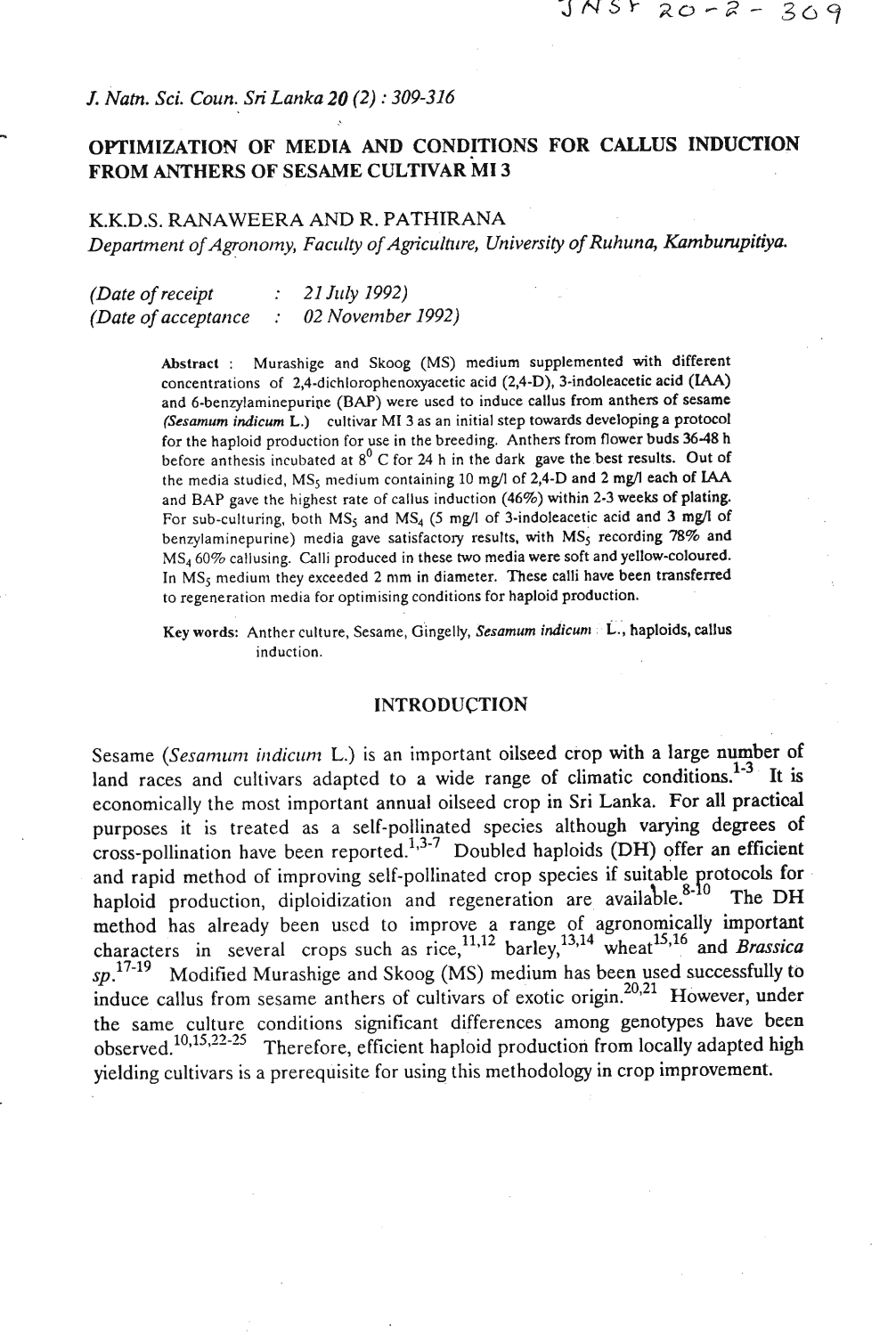冢

¢

Optimal stage of the explant and culture conditions for efficient callus induction and sub-culture of anthers of MI 3 variety, the only recommended white seeded sesame cultivar in Sri Lanka are reported here.

## **MATERIALS AND METHODS**

The cultivar MI 3 used in this study is the only recommended variety in Sri Lanka having white seeds. It has a non-branching stem, opposite leaf arrangement with three bicarpellate capsules per leaf axil. Flower buds in three stages of development were studied for callus formation from anthers. These were the small (48-60 h before anthesis), medium (36-48 h before anthesis) and large buds (24-36 h before anthesis). Flower buds were surface-sterilized with 70% ethanol for 5s and then rinsed in autoclaved distilled water prior to extracting anthers under aseptic conditions for plating. Callus formation from anthers treated at 8' *C* for 24 h and 48 h was compared with untreated ones which were directly plated without cold treatment.

Murashige and Skoog (MS) medium<sup>26</sup> has been the most effective one for callus induction in  ${\rm resame}^{20,21}$ . Five MS based media with different levels of hormones were used in the present studies (Table 1). The pH value of media was adjusted to 5.8  $\pm$ 0.1 with 0.1 N NaOH or 0.1 N HCI. The effect of the presence or absence of light on the callus induction of plated anthers was also investigated. The effects of the total absence of light and a photoperiod of 12 h per day from fluorescent tubes at 2000 lux were compared. The plated anthers and subcultured calli were maintained at a temperature of  $25 \pm 1^0$  C.

| Hormones       | MS <sub>1</sub> | MS <sub>2</sub> | MS <sub>3</sub> | MS <sub>4</sub>          | MS <sub>5</sub> |
|----------------|-----------------|-----------------|-----------------|--------------------------|-----------------|
|                | 10              | 15              | 20              | $\overline{\phantom{a}}$ | 10              |
| $2,4-D$<br>IAA | чò.             | $\blacksquare$  |                 |                          | $\overline{c}$  |
| <b>BAP</b>     |                 |                 | -               | 3                        |                 |

## **Table 1: Hormone composition of MS media used in the experiments (mg/l)**

#### **RESULTS**

Flowers at the 'medium stage' having a length of 5-7 mm and 36-48 **h.** prior to anthesis gave the highest rate of callus induction. The flower buds of this stage were therefore used in subsequent experiments. Out of a total of 1077 anthers which produced calli, 947 (88%) remained green until longitudinal' splitting. Of the 6123 anthers which turned brown within a few days of plating, only 613 (10%) produced calli. Thus,  $90\%$ of the anthers which turned brawn failed to produce callus.

. .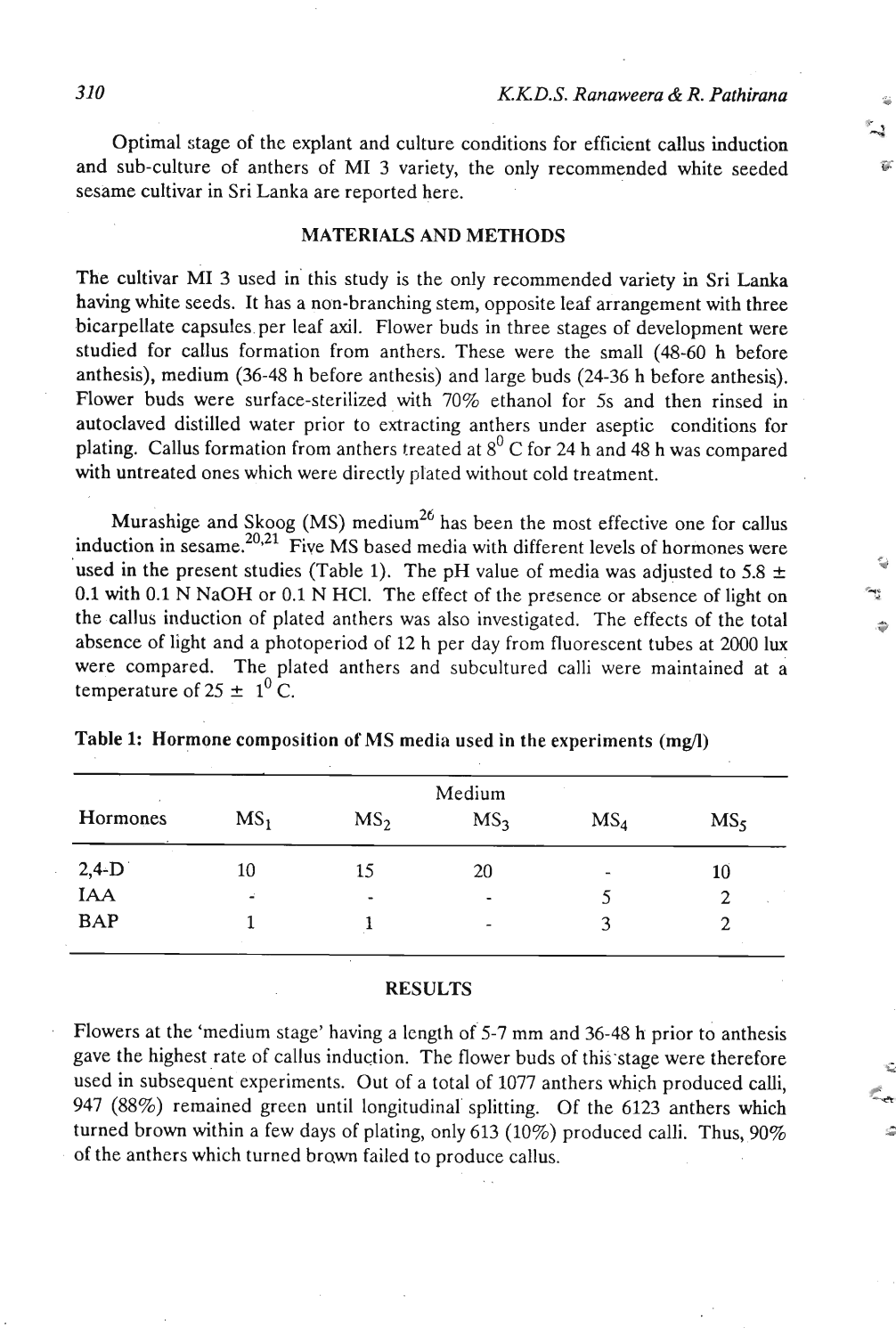#### *Anther* **Culture of** *Sesanle 311*

In the preliminary studies with different temperatures of pretreatment of anthers, the highest number of calli (199 out of 1200 plated anthers) were produced when the anthers were incubated at  $8^{\circ}$  C for 24 h. Incubation at  $8^{\circ}$  C for 48 h resulted in the callus production from 154 out of 1200 anthers. Direct plating without a cold treatment resulted in only 71 anthers producing callus out of 1200 anthers. This experiment was conducted only with  $MS_1$  medium and further experiments were carried out using anthers from flower buds of 'medium stage' of development incubated at  $8^{\circ}$  C for 24 h.

Among the media used  $MS_1$ ,  $MS_2$ ,  $MS_4$  and  $MS_5$  were capable of inducing callus from anthers of MI 3 variety (Table 2). All four media had one or two of auxins 2-4 dichlorophenoxyacetic acid (2,4-D) and 3-indoleacetic acid **(IAA)** and a cytokinin 6-benzylaminepurine (BAP), whereas  $MS_3$  medium which failed to induce callus had only 2,4-D, but in greater concentration than the rest (Table 1). Callus induction in MSs medium occured within 2 weeks of plating compared to 3-4 weeks in other media. A relatively greater proportion of anthers plated on this medium produced callus (Table 2). The first response of most anthers that gave callus was the longitudinal splitting within a week after plating. Continuous darkness was better than a photoperiod of 12 h per day on MS<sub>2</sub> and MS<sub>4</sub> media for callus formation (Table 2). Experiments on callus induction with MS<sub>5</sub> medium were therefore continued in the absence of light.

| Medium          | Treatment | Number of anthers<br>producing callus | Percentage of<br>callus induction |
|-----------------|-----------|---------------------------------------|-----------------------------------|
| MS <sub>1</sub> | Light     | 199                                   | 17                                |
| MS <sub>2</sub> | Light     | 80                                    | 7                                 |
|                 | Dark      | 111                                   | 9                                 |
| MS <sub>3</sub> | Light     | $\theta$                              | 0                                 |
|                 | Dark      | 0                                     | $\bf{0}$                          |
| MS <sub>4</sub> | Light     | 60                                    | $\cdot$ 5                         |
|                 | Dark      | 80                                    | 7                                 |
| MS <sub>5</sub> | Dark      | 547                                   | 46                                |

Table 2: Callus induction capacity of media from anthers of medium size (5-7 mm) flower buds of sesame

1200 anthers were plated for each treatment.

Calli derived from anthers were cultured in four different MS based media **viz.**   $MS<sub>2</sub>$ ,  $MS<sub>3</sub>$ ,  $MS<sub>4</sub>$  and  $MS<sub>5</sub>$  (Table 1). Response to reculture was found to be different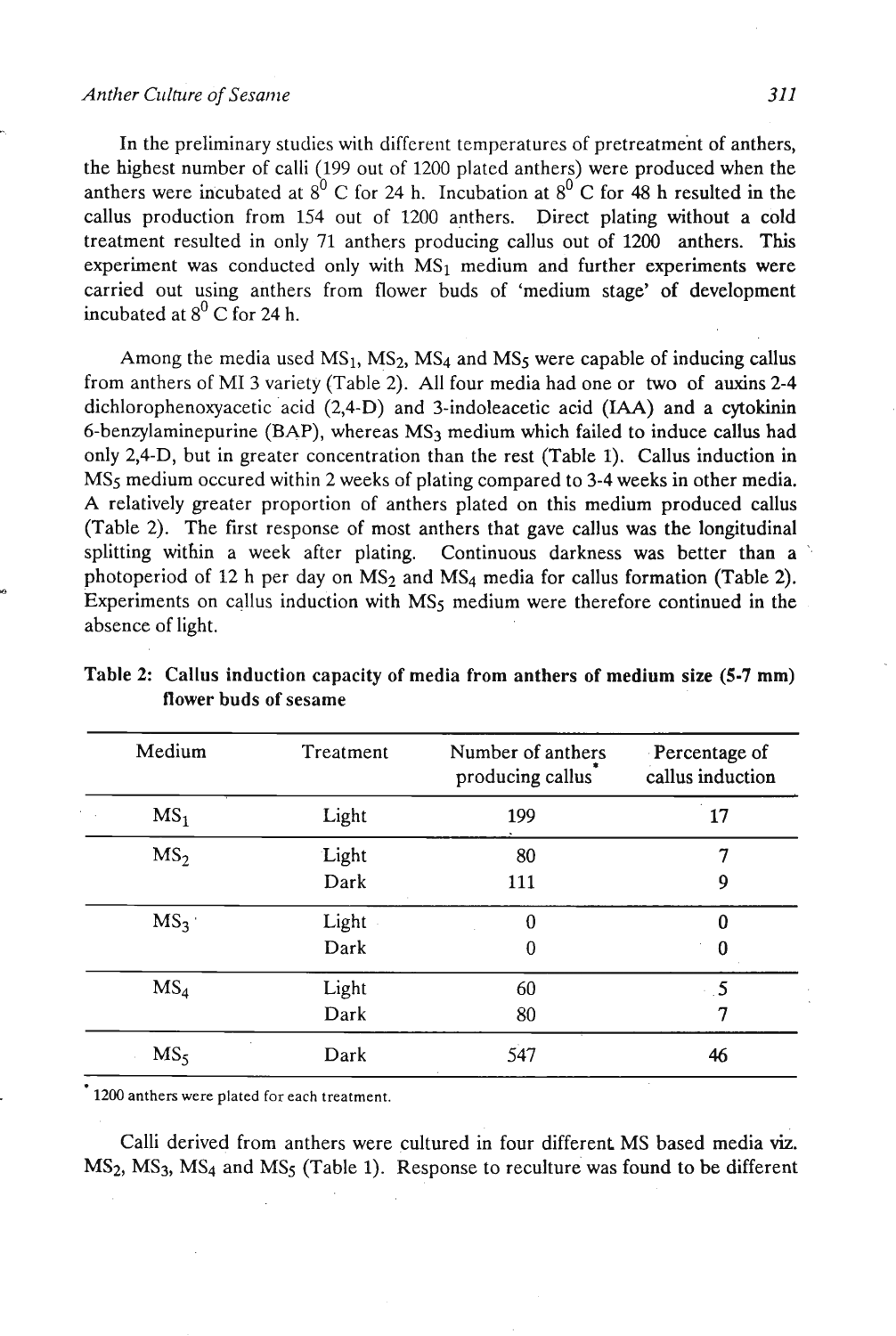in the four media (Table 3). The  $MS<sub>5</sub>$  medium containing three hormones proved to be the best among those tested. Calli formed on the MS<sub>2</sub> medium were relatively hard and brownish. They were globule like structures less than **1** mm in diameter. When these calli were transferred again to  $MS<sub>4</sub>$  or  $MS<sub>5</sub>$  media, they formed callus tissues similar to those usually grown in the latter two media, being yellowish and soft. However, calli subcultured from  $MS<sub>4</sub>$  and  $MS<sub>5</sub>$  media were more capable of callusing than those from  $MS<sub>2</sub>$ .

| Medium          | Response of plated callus         | Characteristics          |                                   |  |
|-----------------|-----------------------------------|--------------------------|-----------------------------------|--|
|                 | Percentage of<br>callus formation | Size of callus<br>formed |                                   |  |
| MS <sub>2</sub> | $45.5 \pm 0.7$                    | $\div$                   | brown, globular<br>and hard calli |  |
| MS <sub>3</sub> | 0                                 |                          |                                   |  |
| MS <sub>4</sub> | $60.0 \pm 1.7$                    | $^{+}$                   | yellowish soft calli              |  |
| MS <sub>5</sub> | $77.8 \pm 1.8$                    | $+ + +$                  | yellowish soft calli              |  |

| <b>Table 3: Callus formation on different media after reculture</b> |  |
|---------------------------------------------------------------------|--|
|---------------------------------------------------------------------|--|

+ -All calli less than 1 mm in diameter

+ + - More than 80% of calli of 1-2 mm diameter

+ + + -More than 80% of calli greater than **2** mm in diameter

#### **DISCUSSION**

Shortening of the breeding cycle using DH technology can be achieved only if different stages take short periods.<sup>8,13, 17,18</sup> All the media which were capable of producing callus were efficient in this context as they induced callus within **2-4** weeks. Nevertheless,  $MS<sub>5</sub>$  was the most successful medium as callus induction in it took place within **2** weeks compared to 3-4 weeks in other media. Moreover, a greater proportion of plated anthers produced callus in this medium.

The position of anthers on the medium at the time of plating also seems to have **an**  influence on the callus induction. This aspect needs further investigations and should contribute to increasing the callus yield.

According to the only published results of anther culture in sesame, the Korean cultivars used have given 55.1% callus induction when 25 mg /l of 2,4-D and 1 mg/l of BAP were included in the MS medium.<sup>20</sup> Our experiments indicate that BAP were included in the MS medium.<sup>20</sup>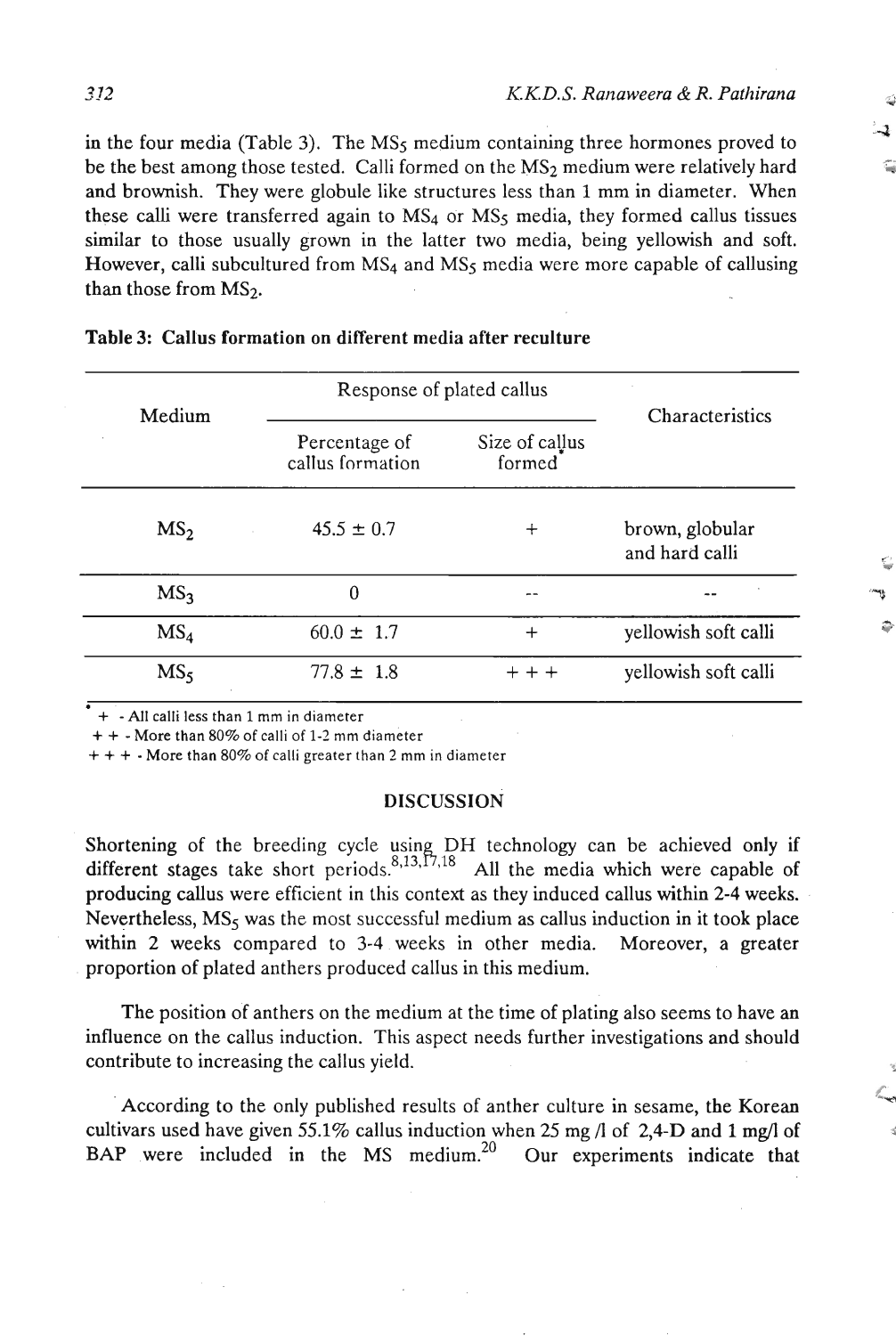## *Anther Culture of Sesame 313*

-

concentration of 15 mg/l of 2.4-D with 1 mg/l of BAP ( $MS<sub>2</sub>$ ) does not give a satisfactory rate of callus induction. The  $MS_1$  medium containing 10 mg/l of 2,4-D with 1 mg/l of BAP recorded a higher rate of callus induction than  $MS_2$  medium with 15 mg/l 2,4-D. These results are consistent with the findings that the different genotypes require different media for callus induction from anthers of the same species. 10,15,22-25

Anthers from flower buds 36-48 h before anthesis, incubated for 24 h at **8'** C when plated on MSs medium and kept in total darkness produced the highest rate of callus induction in the present experiment. With the objective of producing haploid plants, calli obtained from anthers of MI 3 variety have been transferred to regeneration media with different ratios of hormones. Besides, different media with natural sources are being tested for anther culture of several promising sesame genotypes including MI 3.

### Acknowledgements

This research was supported under grant No. 936-5542, Program in Science and Technology Corporation of the U.S. Agency for International Development funded through the Natural Resources, Energy and Science Authority and grant No. RC 5442 from the International Atomic Energy Agency, Vienna. The authors thank Miss Champika Hewage and Miss Seetha Gunarathna Menike for technical assistance.

### References

- 1. Ashri A. (1989). In: *Oil Crops of the World* (Eds. G. Robbelen, R.K. Downey & A. Ashri) pp. 375-387. McGraw Hill Publishing Company, New York.
- .2. Brar G.S. & Ahuja K.L. (1979). In : *Annual Review of Plant Science (Ed.* C.P. Malik) pp. 247-213. Kalyani Publishers, New Delhi.
- 3. Weiss E.A. (1983). *Oilseed Crops.* Longman, London;'
- 4. Joshi A.B. (1961). Sesamum. Indian Central Oilseeds Committee. Hyderabad, India.
- 5. Khidir M.O. (1972). Natural cross-fertilization in sesame under. Sudan conditions. *Experimental Agriculture* <sup>8</sup>-: 55-59.
- *6.* Langham D.G. (1944). Natural and controlled pollination in sesame. Journal of *Heredity 35* : 255-256.
- 7. van Rheenen H.A. (1980). Aspects of natural cross-fertilization in sesame *(Sesamum indicrinz* L.). *Tropical Agriculture (Trinidad) 57* : 53-59..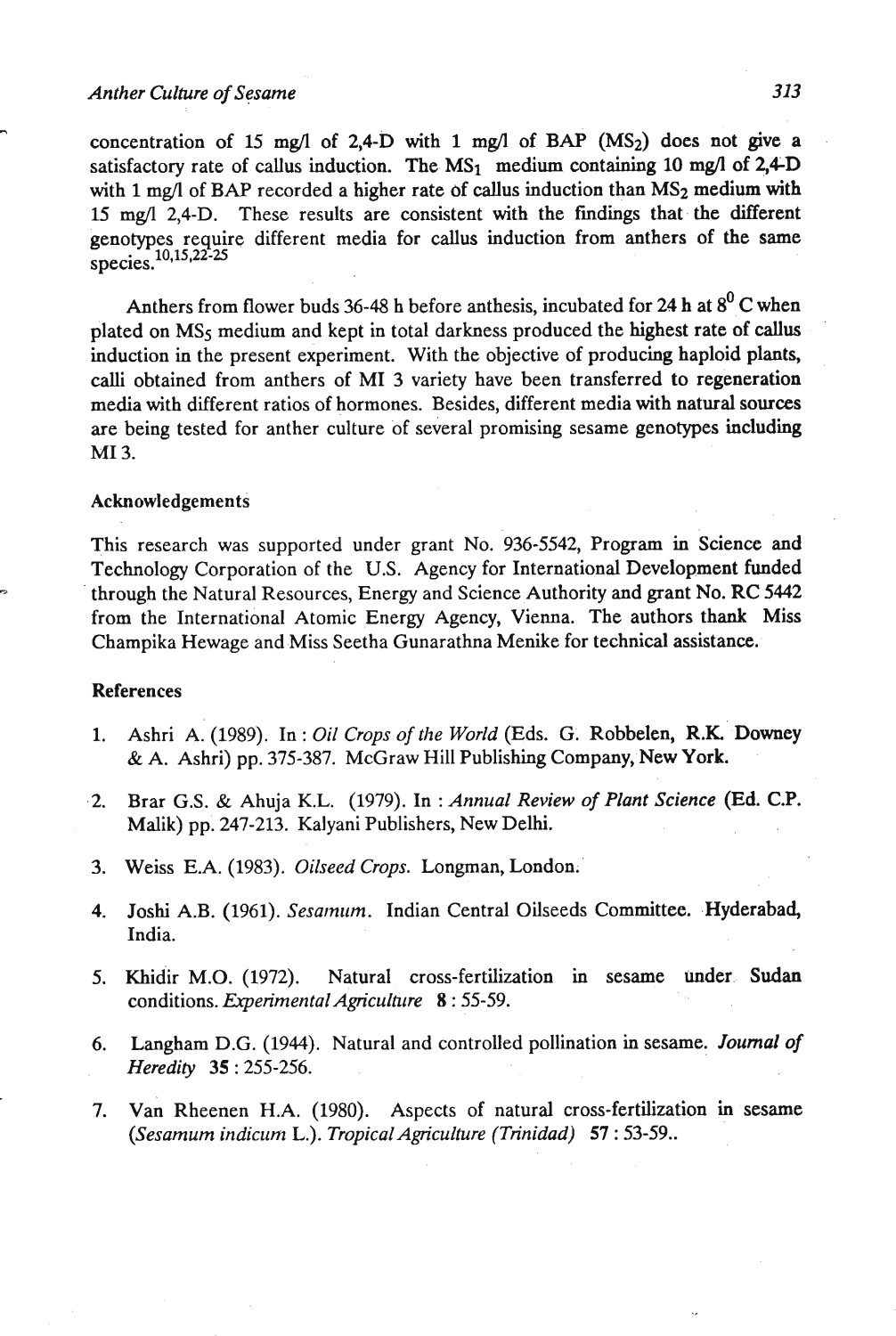″ء-÷

- **8.** Morrison **RA.** & Evans D.A. (1988). Haploid plants from tissue culture : New plant varieties in a shortened time frame. *Biotechnology* **<sup>6</sup>**: *684-688.*
- 9. Snape J.W. (1989). In : *Genetic manipulation in crops : Review of advances in Plant Biotechnology*, 1985-88. pp. 19-30. International Maize and Wheat pp. 19-30. International Maize and Wheat Improvement Centre, Mexico City.
- **10.** Szarejko I., Maluszynski M., Polok K. & Kilian A. (1991). In : *Plant Mutation Breeding for Crop Improvement. Vol. 2.* pp. 355-378. International Atomic Energy Agency, Vienna.
- 11. Zapata F. J., Torrizo I.B., Aldemita R.R.& Novero A.U. (1985). In: Rice Genetics. pp. 773-780. International Rice Research Institute, Los Banos, Philippines.
- 12. Zapata F. J. & Aldemita R.R.( 1989). In : *Current options for cereal improvement*  (Ed. M. Maluszynski) pp. 193-202. Kluwer Academic Publishers, Dordrecht.
- **W.** Foroughi Wehr *B.* & Friedt W. (1984). Rapid production of recombinant barley yellow mosaic virus resistant *Hordeum vulgare* lines by anther culture. *Theoretical andApplied Genetics 67* : 377-382.
- 14. Ye J.M., Kao K.N., Harvey B.L. & Rossnagel B.G. (1987). Screening of salt-tolerant barley genotypes via  $F_1$  anther culture in salt stressed media. *Theoretical and Applied Genetics 74* : 426-429.
- 15. Andersen S.B., Due **I.K.,** & Olesen A. (1988). Results with anther culture in some important Scandinavian varieties of wheat. *Acta Agriculfura Scandinavia* **<sup>38</sup>**: 289-292.
- 16. Baenziger P.S., Peterson C.J., Morris M.R. & Mattern P.J. (1989). In : Current *options for cereal improvement.* (Ed. M. Maluszynski) pp. 1 - 9. Kluwer Academic Publishers, Dordrecht.
- 17. Beversdorf W.D. & Kott L.S. (1987). An *in vitro* mutagenesis / selection system for *Brassica napus. Iowa State Journal of Research* **61**: 435-443.
- **18.** Hoffman **F.,** Thomas E. & Wenzel G. (1982). Anther culture as a breeding tool in rape. **XI.** Progeny analyses of androgenetic lines and induced mutants from haploid cultures. *Theoretical and Applied Genetics* **<sup>61</sup>**: 225- 232.
- 19. MacDonald M.V., Ahmed I., Menten J.O.M., Howe M. & Ingram D.S. (1989). Haploid culture and *in vitro* mutagenesis to induce resistance to disease in *Brassica napus. Aspects of Applied Biology 23* : 471-475.